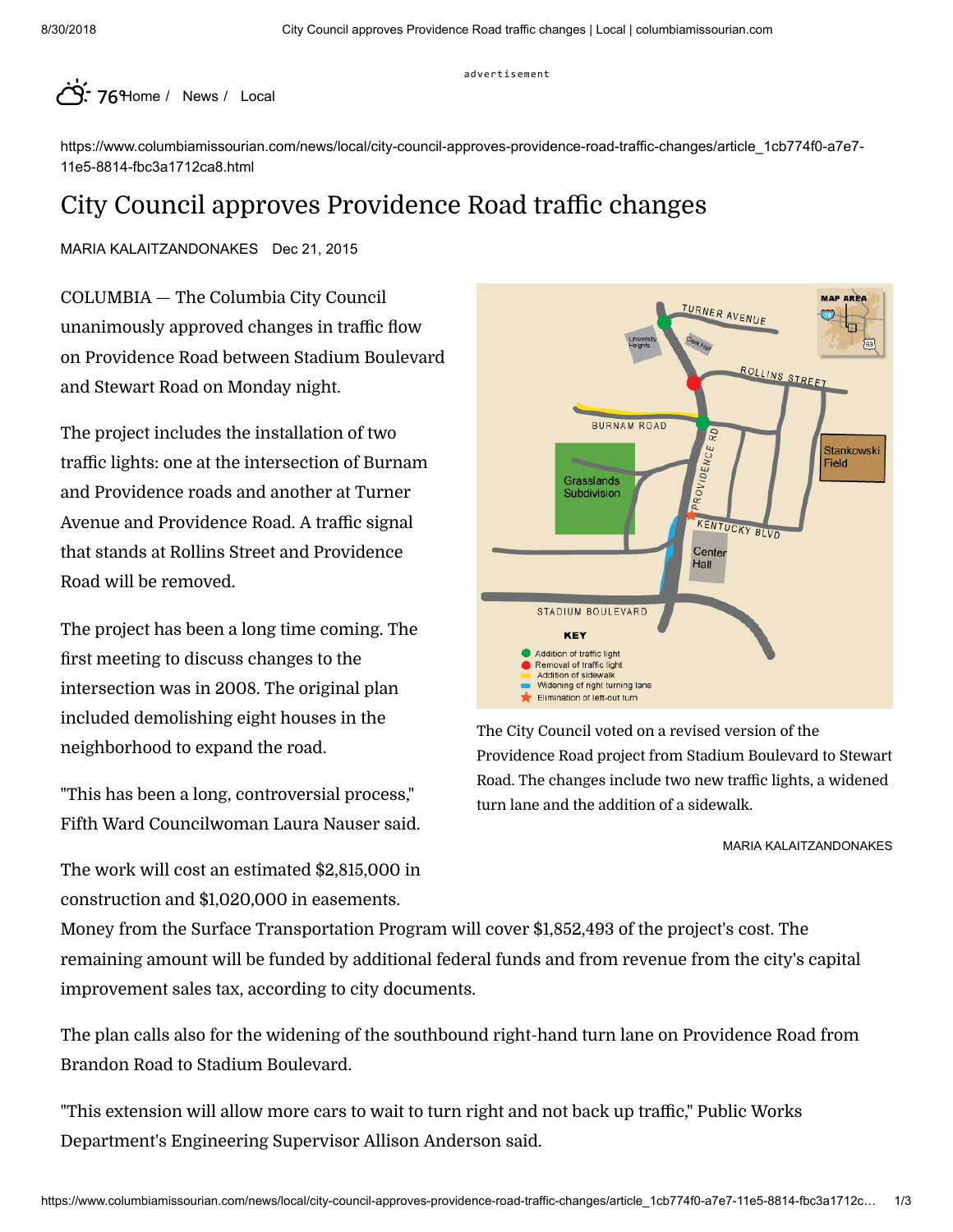The plan includes the conversion of the Kentucky Boulevard intersection with Providence Road to exclude left turns. This means drivers coming from MU's campus will not be able to turn left onto Providence Road toward Stadium Boulevard, Anderson said.

A sidewalk will also be constructed along the south side of Burnam Road from Birch Street to Providence Road.

"This sidewalk will be helpful for lots of people ... There are a lot of residents in that area who walk or bike to work at the university," Anderson said.

This proposal made it to a council vote on April 16, 2013, but the [council](http://www.columbiamissourian.com/news/city-council-votes-to-rescind-approval-of-providence-road-grasslands/article_e0da7a4e-09d1-5cb8-b6ca-28bdb210f619.html) voted 5-2 to reject the project after opposition from residents of the nearby Grasslands Neighborhood and the city's Historic Preservation Commission.

"The Columbia Historic Preservation Commission is very concerned about the demolition of eight houses with historic value for the purpose of improving traffic flow into one specific neighborhood. ... (the project) will be devastating to the Grasslands' neighborhood charm and value, and to the University, Downtown and the city of Columbia as a whole," the [commission](http://www.gocolumbiamo.com/Council/Commissions/downloadfile.php?id=7233) wrote in a memo to the City Council on Nov. 13, 2012.

Anderson said this new plan addressed the previous concerns and wouldn't require the removal of any buildings. Anderson said the Public Works Department used feedback from residents living in the Grasslands and others to help create the revised plan.

Before construction begins, the city has to obtain easements, which are agreements allowing the city to use land it doesn't own. According to city documents, a total of 48 easements — 18 street easements, three drainage easements and 27 temporary construction easements  $-$  need to be acquired from 28 different property owners.

Construction is expected to begin in the summer of 2017.

## Other council action

- Traci Wilson-Kleekamp of community group Race Matters addressed the City Council to discuss racism and community policing. She encouraged further cultural training for police officers.
- After a lengthy discussion, the council unanimously approved plans for developing The Vineyards [neighborhood](http://www.columbiamissourian.com/news/local/plan-for-new-roads-school-space-approved-by-city-council/article_af959708-a83b-11e5-8471-0b3d7551e024.html) in southwest Columbia to include space for a new elementary school and to specify how new streets and sidewalks will be built.
- The council unanimously passed a resolution establishing an "Integrated Water Resource Planning Committee" which will be tasked with [understanding](http://www.gocolumbiamo.com/Council/Commissions/downloadfile.php?id=20088) how the city uses water and how the city can meet water needs in the future. In a separate [ordinance,](http://www.gocolumbiamo.com/Council/Commissions/downloadfile.php?id=20077) the council approved the use of \$450,000 for the creation of an "Integrated Water Resource Plan."
- A public hearing to discuss the Mill Creek high-voltage transmission line was set for Jan. 19. The project has drawn the ire of residents living near the path of the proposed 161-kilovolts power line.